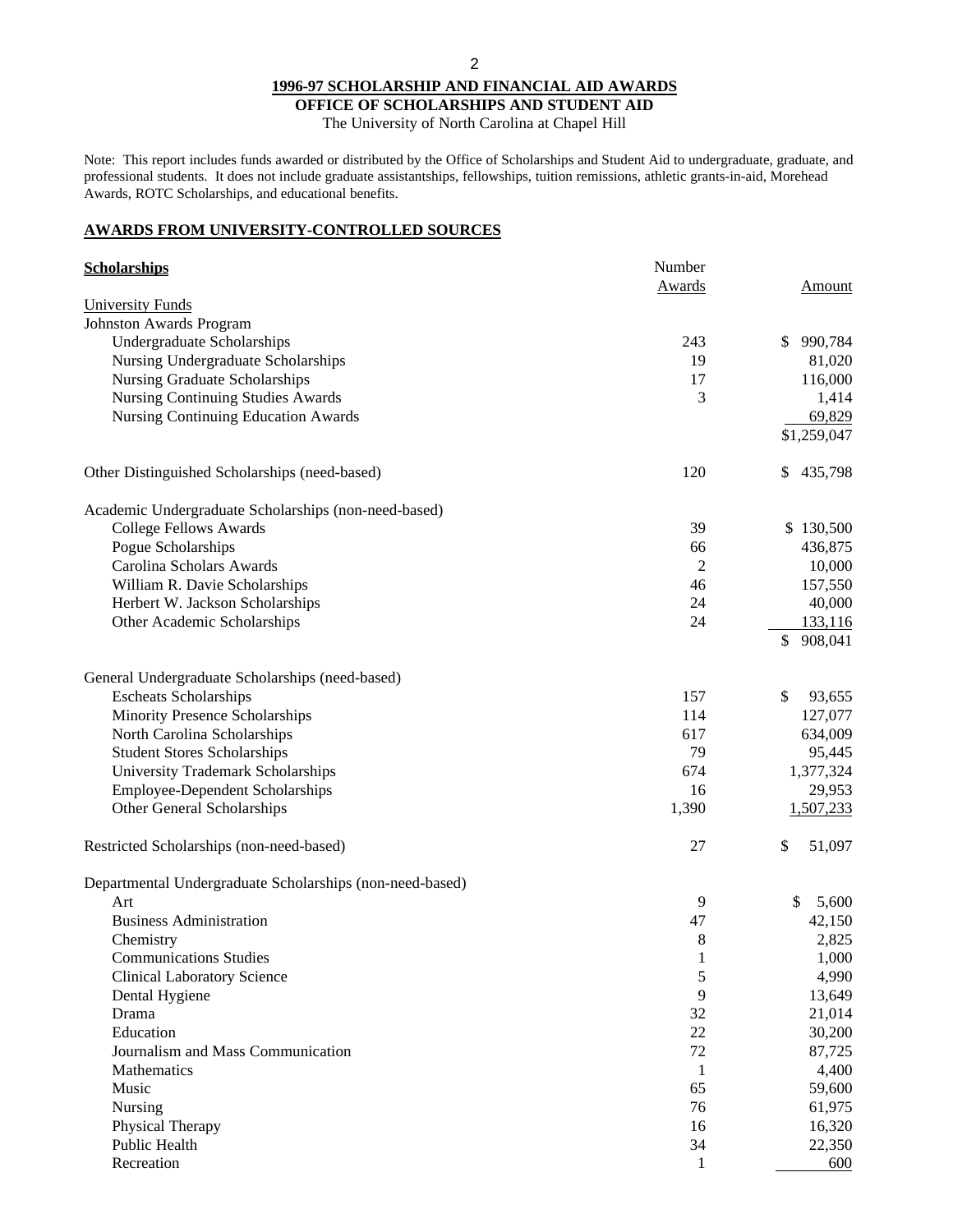| Graduate and Professional Schools Scholarships                 |               |                         |
|----------------------------------------------------------------|---------------|-------------------------|
| Dentistry                                                      | 103           | \$172,709               |
| Law                                                            | 134           | 294,365                 |
| Medicine                                                       | 778           | 846,591                 |
| Minority Presence Graduate Scholarships                        | 16            | 16,140                  |
| Pharmacy                                                       | 92            | 105,504                 |
|                                                                |               | \$1,435,309             |
| <b>Federal Funds</b><br><b>Health Professions Scholarships</b> |               |                         |
| Dentistry                                                      | 10            | \$<br>83,116            |
| Medicine                                                       | 1             | 4,375                   |
| Public Health                                                  | 10            | 7,892                   |
|                                                                |               | \$<br>95,383            |
| <b>Total Scholarships</b><br>$\bullet$                         | 5,219 awards  | \$8,423,769             |
| <b>Grants</b>                                                  |               |                         |
| <b>University Funds</b>                                        |               |                         |
| <b>Native American Grants</b>                                  | 34            | \$<br>44,989            |
| <b>Tuition Enhancement Grants</b>                              | 7,161         | 2,940,568               |
| <b>Other Grants</b>                                            | 330           | 211,368                 |
|                                                                |               | \$3,196,925             |
| <b>State Funds</b>                                             |               |                         |
| N. C. Student Incentive Grants                                 | 130           | \$<br>92,149            |
| <b>Other State Grants</b>                                      | 30            | 14,615                  |
|                                                                |               | \$<br>106,764           |
| <b>Federal Funds</b>                                           |               |                         |
| Pell Grants                                                    | 2,089         | \$3,268,946             |
| <b>Supplemental Grants</b>                                     | 1,593         | 732,384                 |
|                                                                |               | \$4,001,330             |
| <b>Total Grants</b>                                            | 11,367 awards | \$7,305,019             |
| <b>College Work-Study Jobs (Federal)</b>                       |               |                         |
| On-Campus Jobs                                                 | 665           | 560,859<br>$\mathbb{S}$ |
| <b>Community Service Jobs</b>                                  | 56            | 43,599                  |
| Work-Study Graduate Assistantships                             | 38            | 274,973                 |
| <b>Total College Work-Study</b><br>٠                           | 759 awards    | \$879,429               |
|                                                                |               |                         |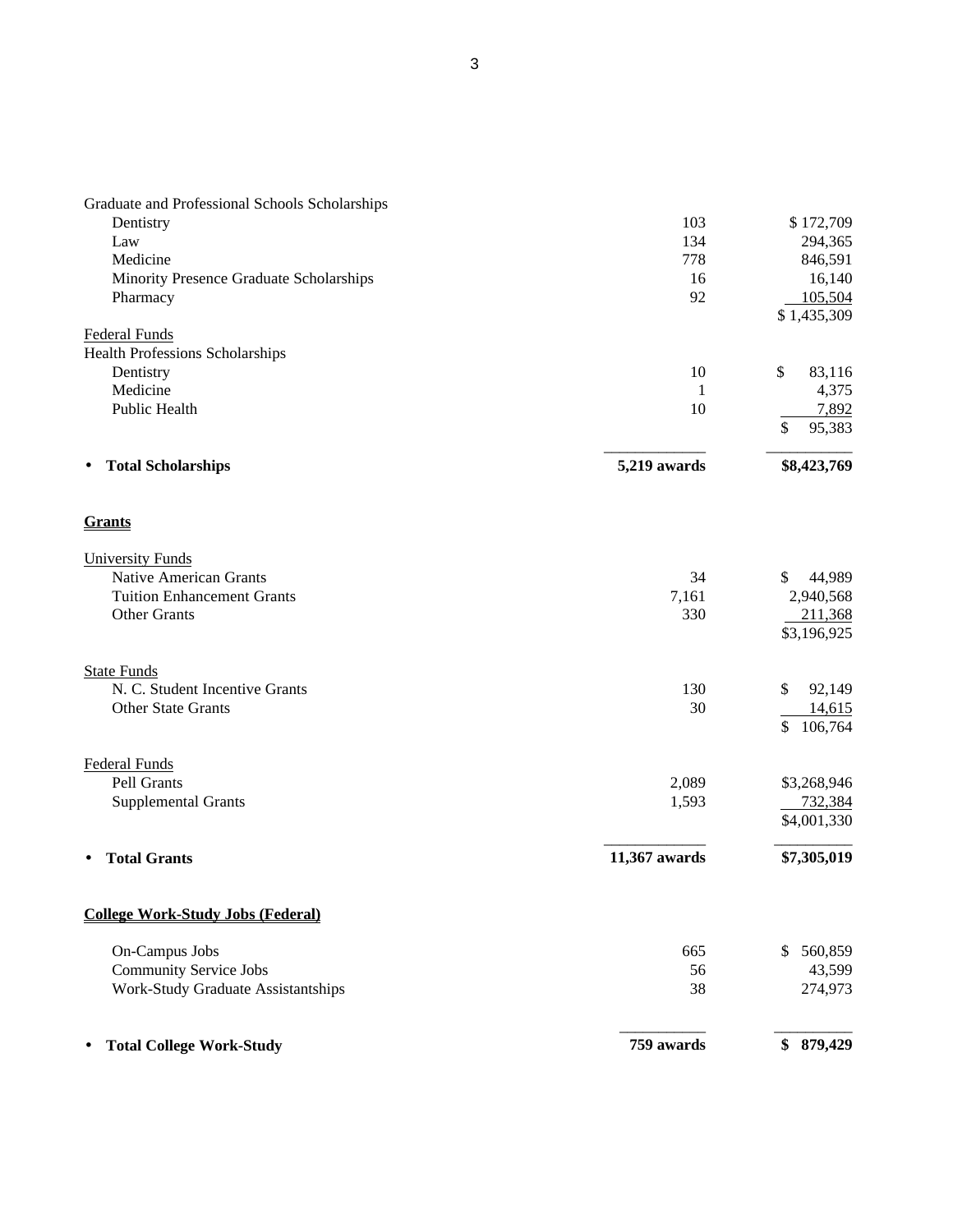| Loans                                           | Number<br>Awards | Amount                 |
|-------------------------------------------------|------------------|------------------------|
| <b>University Funds</b>                         |                  |                        |
| Long-term loans                                 | 78               | \$<br>74,378           |
| Short-term loans                                | 2,319            | 808,203                |
|                                                 |                  | \$882,581              |
| <b>Federal Funds</b>                            |                  |                        |
| Perkins (National Direct) Loans                 | 1,678            | \$3,960,565            |
| <b>Health Professions Student Loans</b>         |                  |                        |
| Dentistry                                       | 53               | 287,470                |
| Medicine                                        | 22               | 405,555                |
| Pharmacy                                        | 15               | 51,594                 |
|                                                 |                  | \$4,705,184            |
| <b>Total Loans</b>                              | 4,165 awards     | \$5,587,765            |
| TOTAL AWARDS FROM UNIVERSITY-CONTROLLED SOURCES |                  | \$22,195,982           |
|                                                 |                  |                        |
| <b>AWARDS FROM OUTSIDE SOURCES</b>              |                  |                        |
| <b>Scholarships</b>                             |                  |                        |
| National Merit Scholarships                     | 182              | \$293,800              |
| National Achievement Scholarships               | 23               | 36,500                 |
| Various sponsored scholarships                  | 3,485            | 4,861,037              |
| N.C. Teaching Fellows                           | 233              | 1,107,881              |
| N.C. Nurse Scholarships                         | 87               | 412,000                |
| <b>Total Scholarships</b><br>$\bullet$          | 4,010 awards     | \$6,711,218            |
| Loans                                           |                  |                        |
| <b>Federal Family Educational Loans</b>         |                  |                        |
| <b>Subsidized Stafford Loans</b>                | 5,800            | \$27,942,613           |
| <b>Unsubsidized Stafford Loans</b>              | 3,728            | 16,470,684             |
| Parent Loans (PLUS)                             | 497              | 3,010,391              |
|                                                 |                  | \$47,423,688           |
| Other Loans                                     |                  |                        |
| N. C. Teachers' Scholarship-Loans               | 47               | \$<br>95,500           |
| N. C. Health, Science, Math Loans               | 50               | 351,351                |
| N. C. Nurse Education Loans                     | 7                | 14,700                 |
| N. C. Principal Fellows Loans                   | 25               | 500,000                |
| Private Foundation Loans                        | 22               | 39,175                 |
| Other educational loans                         | 178              | 877,590<br>\$1,878,316 |
| <b>Total Loans</b>                              | 10,354 awards    | \$49,302,004           |
| TOTAL AWARDS FROM OUTSIDE SOURCES               |                  | \$56,013,222           |

# **TOTAL FUNDS AWARDED OR DISTRIBUTED BY OFFICE OF SCHOLARSHIPS & STUDENT AID \$78,209,204**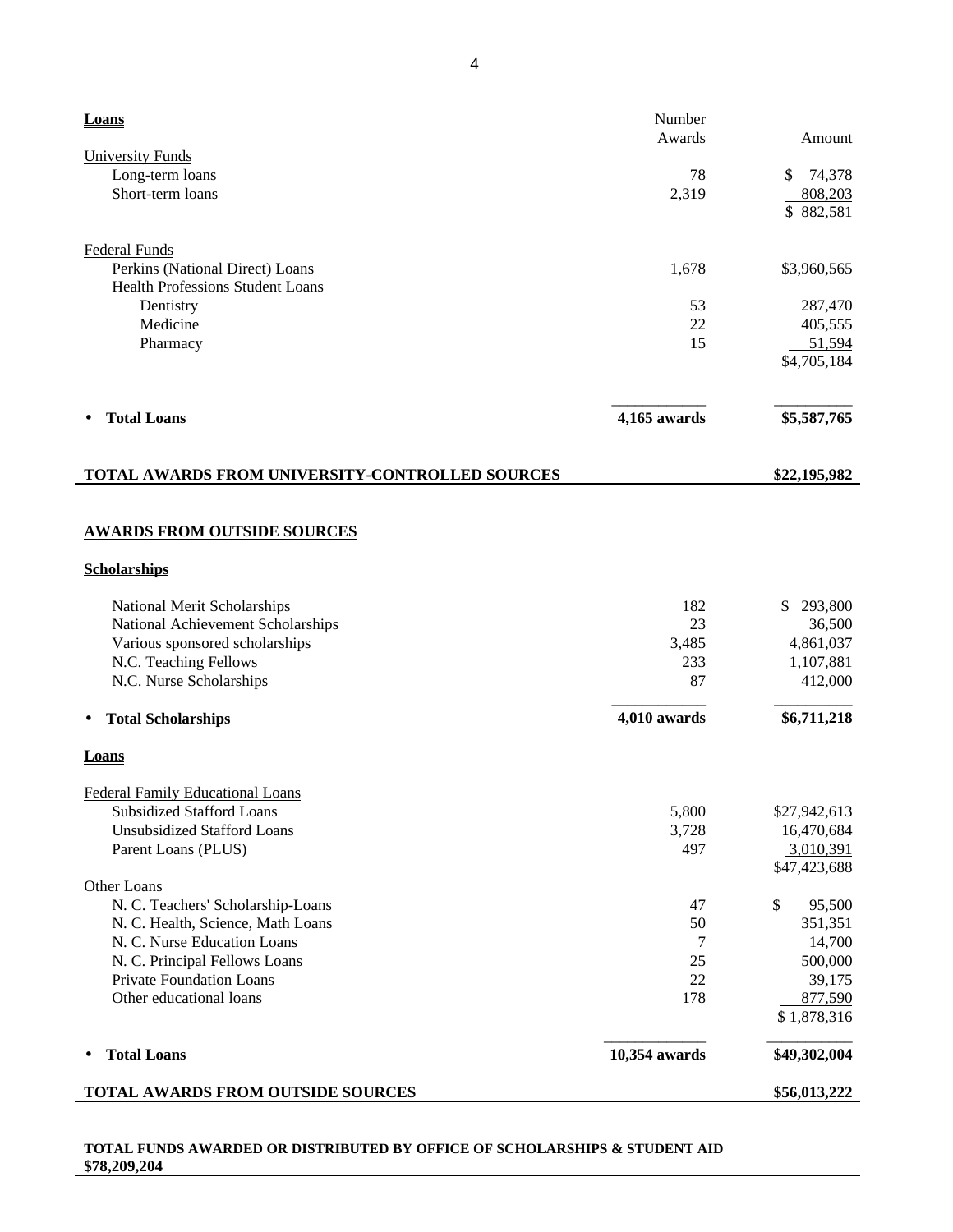## **COMPARISON OF FINANCIAL AID AWARDS 1993-96**

|                                       | 1993-94      | 1994-95       | 1995-96      | 1996-97       |
|---------------------------------------|--------------|---------------|--------------|---------------|
| University Scholarships               | \$5,659,117  | \$6,539,154   | \$7,124,620  | \$8,328,386   |
| Federal Scholarships                  | 345,018      | 364,633       | 434,699      | 420,609       |
| <b>State Scholarships</b>             | 1,305,876    | 1,384,862     | 1,411,922    | 1,519,881     |
| Private Scholarships                  | 4,748,530    | 4,744,382     | 5,144,749    | 4,866,111     |
| <b>University Grants</b>              | 203,559      | 257,037       | 253,792      | 3,196,925     |
| <b>Federal Grants</b>                 | 4,003,589    | 3,986,569     | 4,047,093    | 4,001,330     |
| <b>State Grants</b>                   | 122,215      | 152,220       | 100,116      | 106,764       |
| Federal College Work-Study            | 829,426      | 744,051       | 724,627      | 879,429       |
| <b>University Loans</b>               | 828,939      | 807,729       | 982,042      | 882,581       |
| Federal Loans                         | 4,112,972    | 4,709,850     | 4,986,460    | 4,705,184     |
| <b>Federal Family Education Loans</b> | 30,309,941   | 38,727,913    | 44,884,926   | 47,423,688    |
| State and other loans                 | 877,533      | 1,150,739     | 1,453,820    | 1,878,316     |
|                                       | \$53,346,715 | \$63,569,139  | \$71,548,866 | \$78,209,204  |
|                                       |              |               |              |               |
| Number of Students                    | 9,424        | 10,226        | 10,611       | 11,091        |
| Average award                         | \$5,661      | \$6,216       | \$6,743      | \$7,052       |
| Distribution of funds by source:      |              |               |              |               |
| Federal                               | 74%          | 76%           | 77%          | 74%           |
| University                            | 13%          | 12%           | 12%          | 16%           |
| State                                 | 4%           | 4%            | 3%           | 3%            |
| Private                               | 9%<br>100%   | 8%<br>100%    | 8%<br>100%   | $7\%$<br>100% |
| Distribution of funds by type:        |              |               |              |               |
| Scholarships                          | 23%          | 21%           | 20%          | 19%           |
| Grants                                | $8\%$        | 7%            | 6%           | 9%            |
| Loans                                 | 67%          | $71\%$        | 73%          | 71%           |
| Work-Study Jobs*                      | 2%<br>100%   | $1\%$<br>100% | 1%<br>100%   | $1\%$<br>100% |

\*Only federal Work-Study jobs are included in this distribution. Student earnings from other campus jobs are not listed.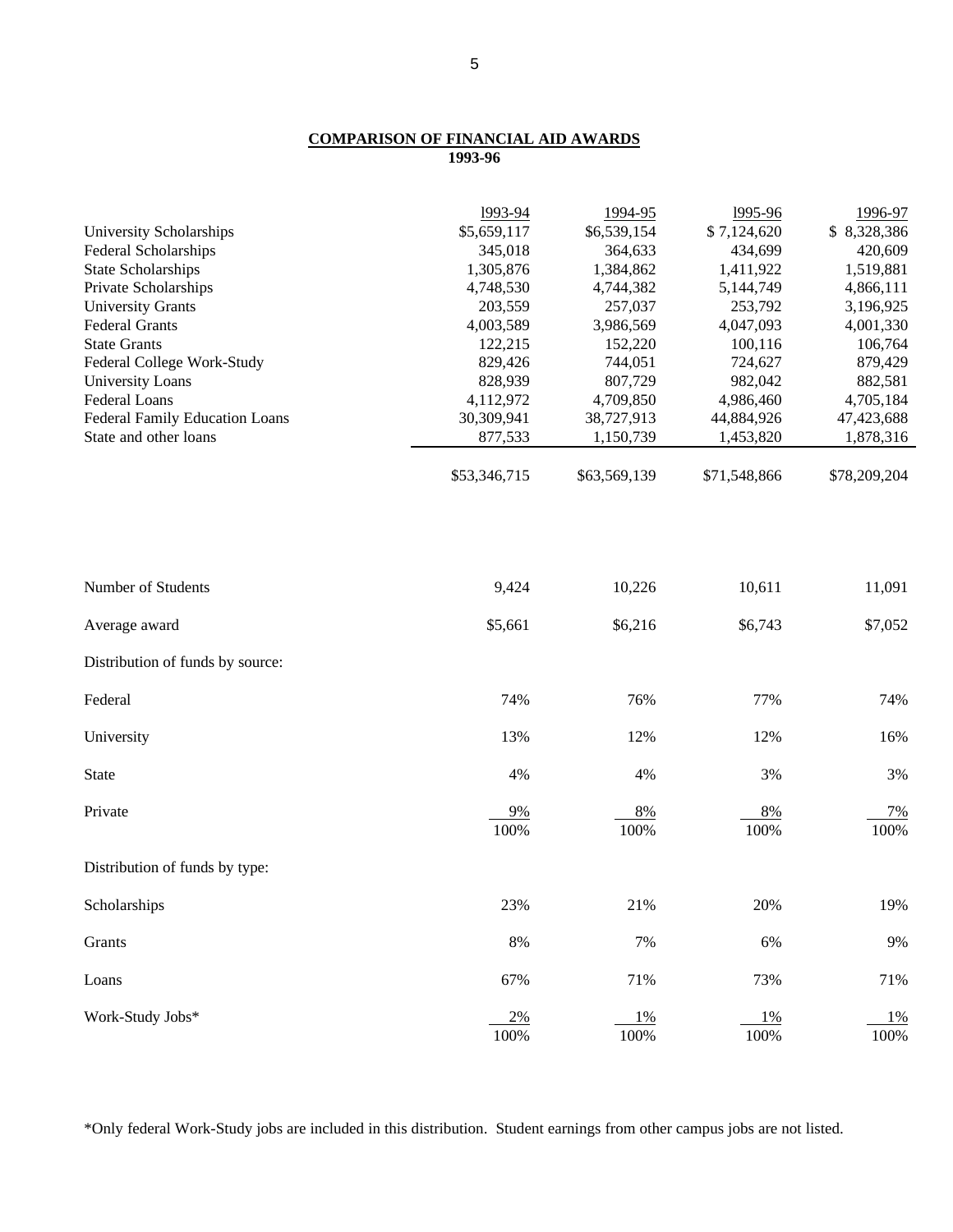# **DISTRIBUTION OF FINANCIAL AID FUNDS**

# **1996-97**

| <b>All Funds</b>                     |              |              |              |
|--------------------------------------|--------------|--------------|--------------|
|                                      | In-State     | Out-of-State | Total        |
| Freshmen                             |              | 304          | 1,881        |
|                                      | 1,577        |              |              |
| Sophomores                           | 1,255        | 210          | 1,465        |
| Juniors                              |              | 198          | 1,841        |
|                                      | 1,643        |              |              |
| Seniors, and 5th year                | 1,879        | 265          | 2,144        |
|                                      | 6,354        | 977          | 7,331        |
| <b>Total Undergraduate</b>           | \$29,290,197 | \$9,954,795  | \$39,244,992 |
| Average Awards                       | \$4,610      | \$10,189     | \$5,353      |
| <b>Graduate Students</b>             | 1,177        | 888          | 2,065        |
|                                      | \$9,295,792  | \$8,342,249  | \$17,638,041 |
| <b>Business (MBA)</b>                |              | 267          | 370          |
|                                      | 103          |              |              |
|                                      | \$1,123,223  | \$2,830,909  | \$3,954,132  |
| Dental (DDS)                         | 215          | 15           | 230          |
|                                      | \$3,290,898  | \$425,981    | \$3,716,879  |
| Law $(JD)$                           | 456          | 79           | 535          |
|                                      | \$4,662,751  | \$1,456,123  | \$6,118,874  |
| Medical (MD)                         | 537          | 23           | 560          |
|                                      | \$7,026,247  | \$510,039    | \$7,536,286  |
| <b>Total Graduate/Professional</b>   | 2,488        | 1,272        | 3,760        |
|                                      | \$25,398,911 | \$13,565,301 | \$38,964,212 |
| Average Awards                       | \$10,209     | \$10,665     | \$10,363     |
| <b>University Scholarship Awards</b> |              |              |              |
| <b>Need-based Funds</b>              |              | Amount       |              |
| Undergraduate students               |              | \$5,491,882  |              |
| Graduate and professional students   |              | 810,216      |              |
|                                      |              | \$6,302,098  | $(75.6\%)$   |
| Non-need based Funds                 |              |              |              |
| Undergraduate students               |              | \$1,215,366  |              |
| Graduate and professional students   |              | 810,922      |              |
|                                      |              | \$2,026,288  | $(24.4\%)$   |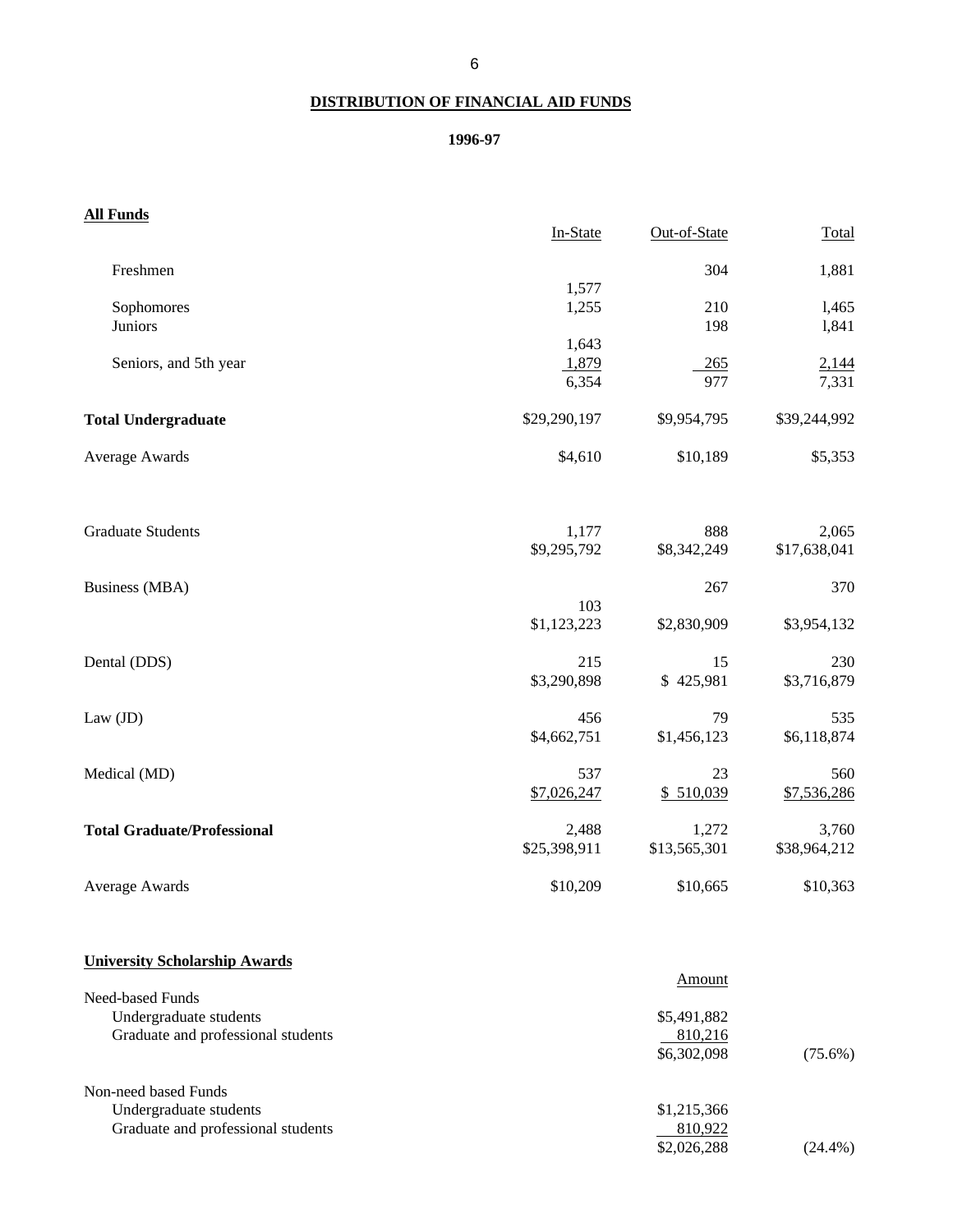**Total University Scholarships \$8,328,386**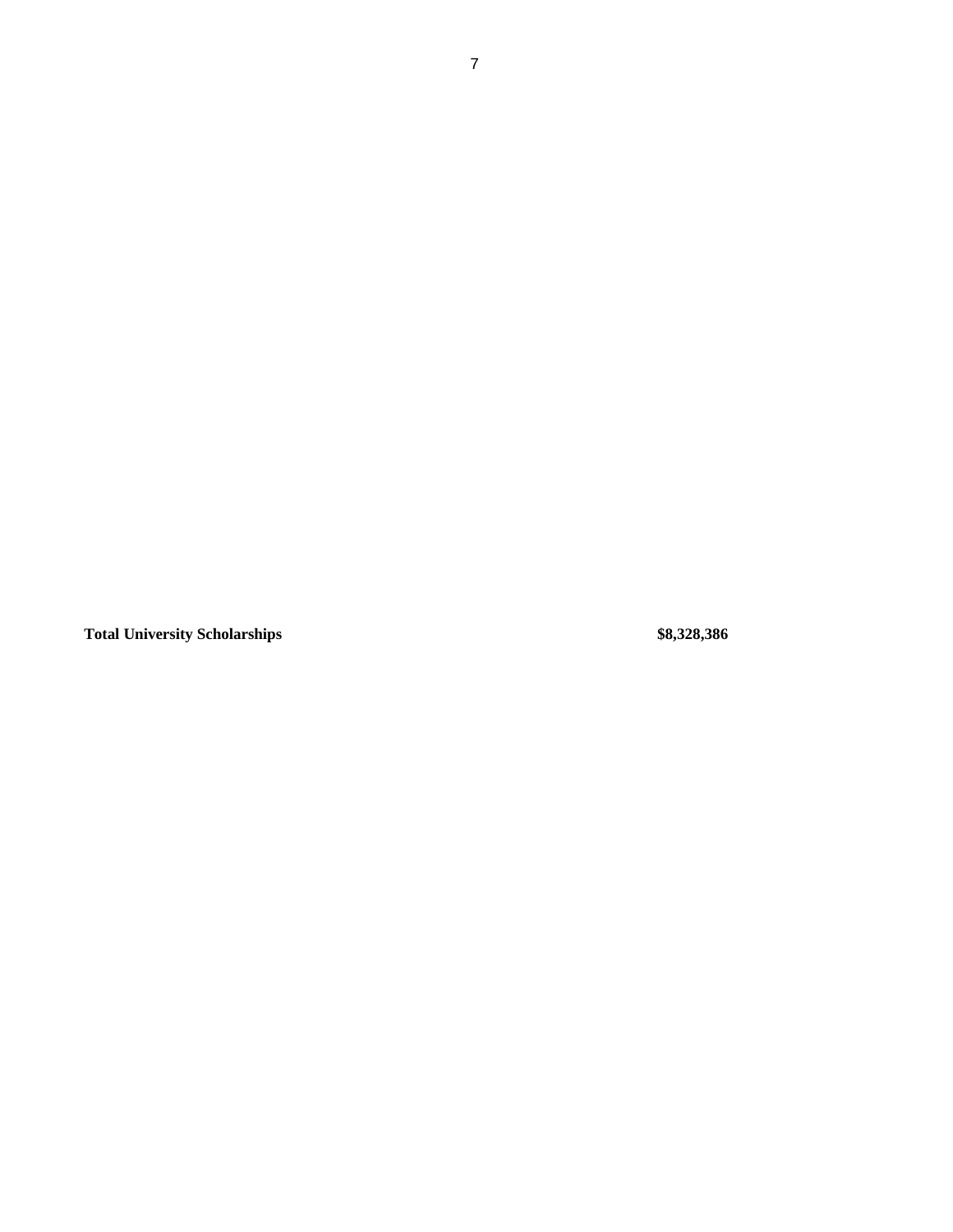## **UNC University Fund**

#### **1996-97**

The University Fund was established inn 1971 by members of the faculty to provide scholarship funds to students who have the ability to study here but lack the financial resources to meet expenses. Faculty and staff members have given to the fund over the years through monthly bank drafts or by direct contributions.

Awards from the University Fund are made to students with great financial need, to reduce the amount of loan burden or work obligations these students must accept to meet the costs of study at Chapel Hill.

| Balance Forward 7/1/96      |         | \$40,080 |
|-----------------------------|---------|----------|
| Income:                     |         |          |
| Bank drafts                 | \$1,755 |          |
| Direct gifts                | 4,102   |          |
| Investment income           | 1,367   |          |
|                             |         | \$47,304 |
| Expenditures:               |         |          |
| Scholarships to 24 students |         | 16,860   |
| <b>Balance 6/30/97</b>      |         | \$30,444 |

#### **LOAN COLLECTIONS**

#### **1994-96**

| <b>Principal and Interest Collected on Student Loans</b> | 1994-95      | 1995-96      | 1996-97      |
|----------------------------------------------------------|--------------|--------------|--------------|
| National Direct/Perkins Student Loans                    | \$3,805,519  | \$3,832,468  | \$3,664,810  |
| Health Professions Student Loans (all funds)             | 417,410      | 475,294      | 454,843      |
| University Loans (including short-term loans)            | 826,553      | 932,824      | 942,451      |
|                                                          | \$5,049,482  | \$5,240,586  | \$5,062,104  |
| <b>Accounts Receivable</b>                               |              |              |              |
| National Direct/Perkins Student Loans                    | \$25,644,880 | \$26,568,316 | \$27,051,274 |
| Health Professions Student Loans (all funds)             | 4,077,404    | 4,200,065    | 4,574,620    |
| <b>University Loans</b>                                  | 774,090      | 782,217      | 760,909      |
|                                                          | \$30,496,374 | \$31,550,598 | \$32,386,803 |
| <b>Default Rates</b>                                     |              |              |              |
| National Direct/Perkins Student Loans                    | 2.26%        | 2.2%         | 3.1%         |
| <b>Health Professions Student Loans</b>                  |              |              |              |
| Dentistry                                                | .26%         | .24%         | .13%         |
| Medicine                                                 | 1.02%        | 1.85%        | .28%         |
| Pharmacy                                                 | .57%         | .21%         | $0\%$        |
| <b>Number of Accounts in Repayment</b>                   |              |              |              |
| National Direct/Perkins Student Loans                    | 5,447        | 5,163        | 4,868        |
| <b>Health Professions Student Loans</b>                  | 619          | 613          | 570          |
|                                                          | 6,066        | 5,776        | 5,438        |